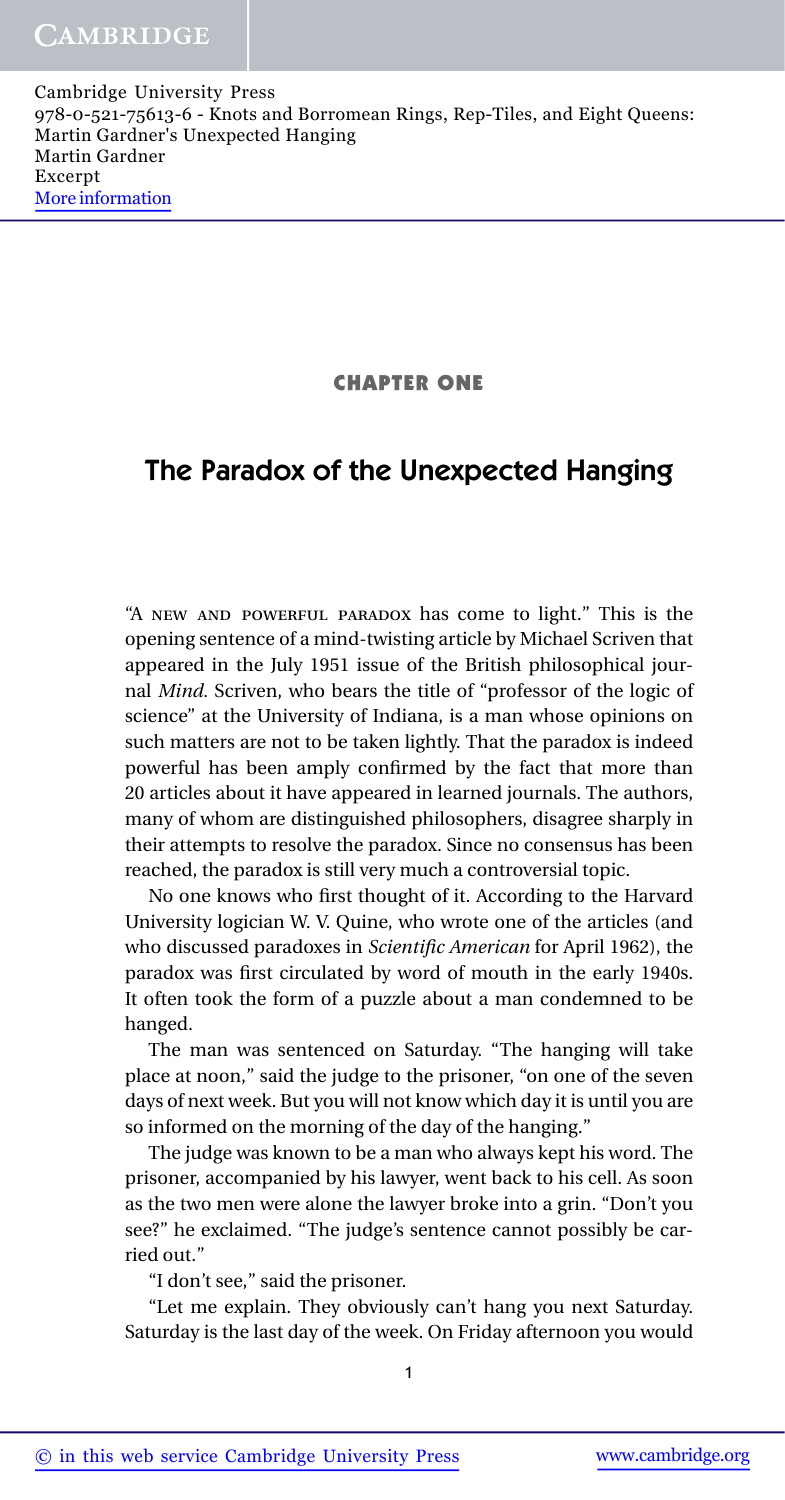

**Figure 1.** The prisoner eliminates all possible days.

still be alive and you would know with absolute certainty that the hanging would be on Saturday. You would know this *before* you were told so on Saturday morning. That would violate the judge's decree."

"True," said the prisoner.

"Saturday, then is positively ruled out," continued the lawyer. "This leaves Friday as the last day they can hang you. But they can't hang you on Friday because by Thursday afternoon only two days would remain: Friday and Saturday. Since Saturday is not a possible day, the hanging would have to be on Friday. Your knowledge of that fact would violate the judge's decree again. So Friday is out. This leaves Thursday as the last possible day. But Thursday is out because if you're alive Wednesday afternoon, you'll know that Thursday is to be the day."

"I get it," said the prisoner, who was beginning to feel much better. "In exactly the same way I can rule out Wednesday, Tuesday and Monday. That leaves only tomorrow. But they can't hang me tomorrow because I know it today!"

In brief, the judge's decree seems to be self-refuting. There is nothing logically contradictory in the two statements that make up his decree; nevertheless, it cannot be carried out in practice. That is how the paradox appeared to Donald John O'Connor, a philosopher at the University of Exeter, who was the first to discuss the paradox in print (*Mind*, July 1948). O'Connor's version of the paradox concerned a military commander who announced that there would be a Class A blackout during the following week. He then defined a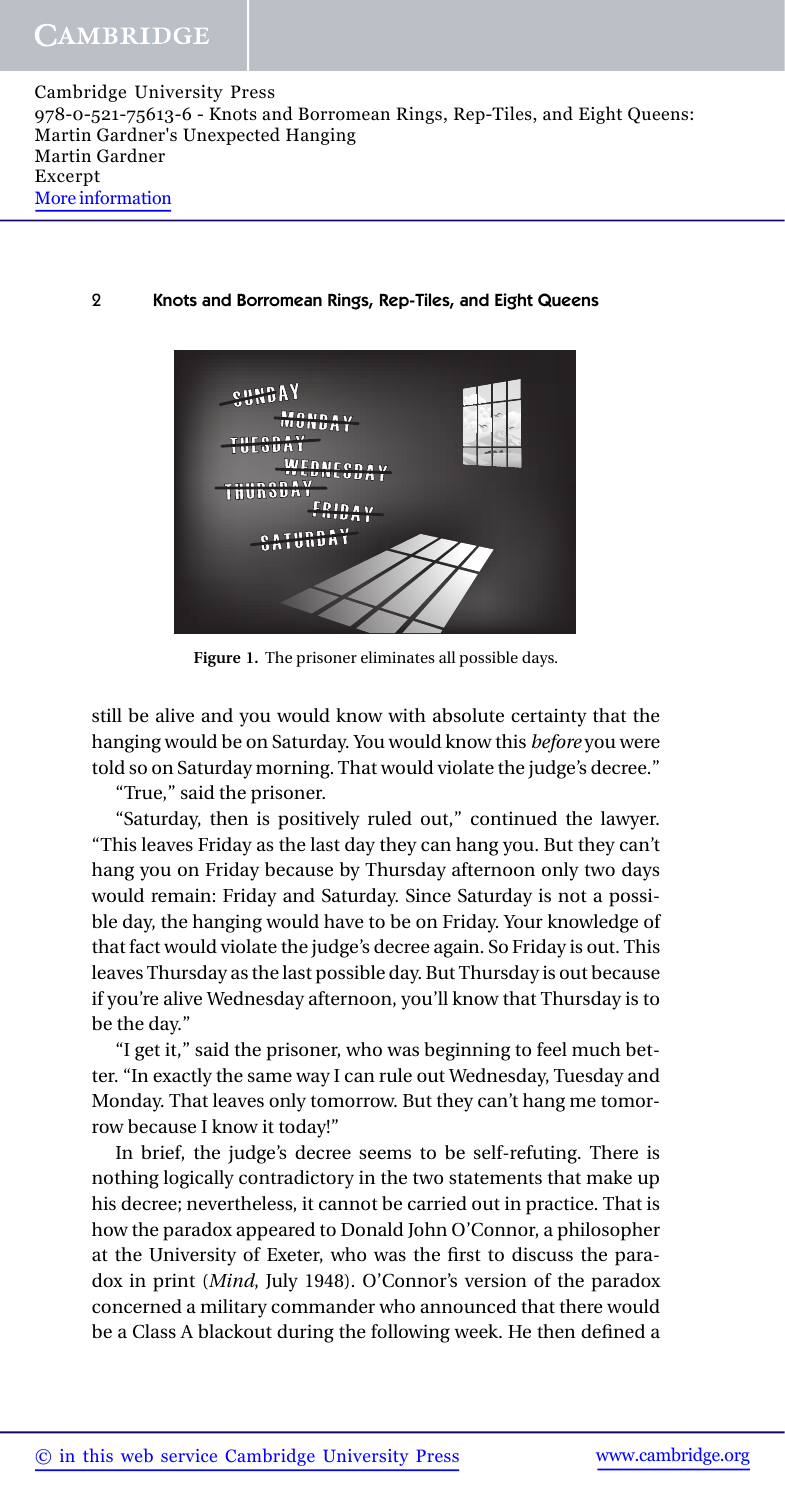Class A blackout as one that the participants could not know would take place until after 6 p.m. on the day it was to occur.

"It is easy to see," wrote O'Connor, "that it follows from the announcement of this definition that the exercise cannot take place at all." That is to say, it cannot take place without violating the definition. Similar views were expressed by the authors of the next two articles (L. Jonathan Cohen in *Mind* for January 1950, and Peter Alexander in *Mind* for October 1950), and even by George Gamow and Marvin Stern when they later included the paradox (in a manto-be-hanged form) in their book *Puzzle Math* (Viking, 1958).

Now, if this were all there was to the paradox, one could agree with O'Connor that it is "rather frivolous." But, as Scriven was the first to point out, it is by no means frivolous, and for a reason that completely escaped the first three authors. To make this clear, let us return to the man in the cell. He is convinced, by what appears to be unimpeachable logic, that he cannot be hanged without contradicting the conditions specified in his sentence. Then on Thursday morning, to his great surprise, the hangman arrives. Clearly he did not expect him. What is more surprising, the judge's decree is now seen to be perfectly correct. The sentence can be carried out exactly as stated. "I think this flavour of logic refuted by the world makes the paradox rather fascinating," writes Scriven. "The logician goes pathetically through the motions that have always worked the spell before, but somehow the monster, Reality, has missed the point and advances still."

In order to grasp more clearly the very real and profound linguistic difficulties involved here, it would be wise to restate the paradox in two other equivalent forms. By doing this we can eliminate various irrelevant factors that are often raised and that cloud the issue, such as the possibility of the judge's changing his mind, of the prisoner's dying before the hanging can take place, and so on.

The first variation of the paradox, taken from Scriven's article, can be called the paradox of the unexpected egg. Imagine that you have before you ten boxes labeled from 1 to 10. While your back is turned, a friend conceals an egg in one of the boxes. You turn around. "I want you to open these boxes one at a time," your friend tells you, "in serial order. Inside one of them I guarantee that you will find an unexpected egg. By 'unexpected' I mean that you will not be able to deduce which box it is in before you open the box and see it."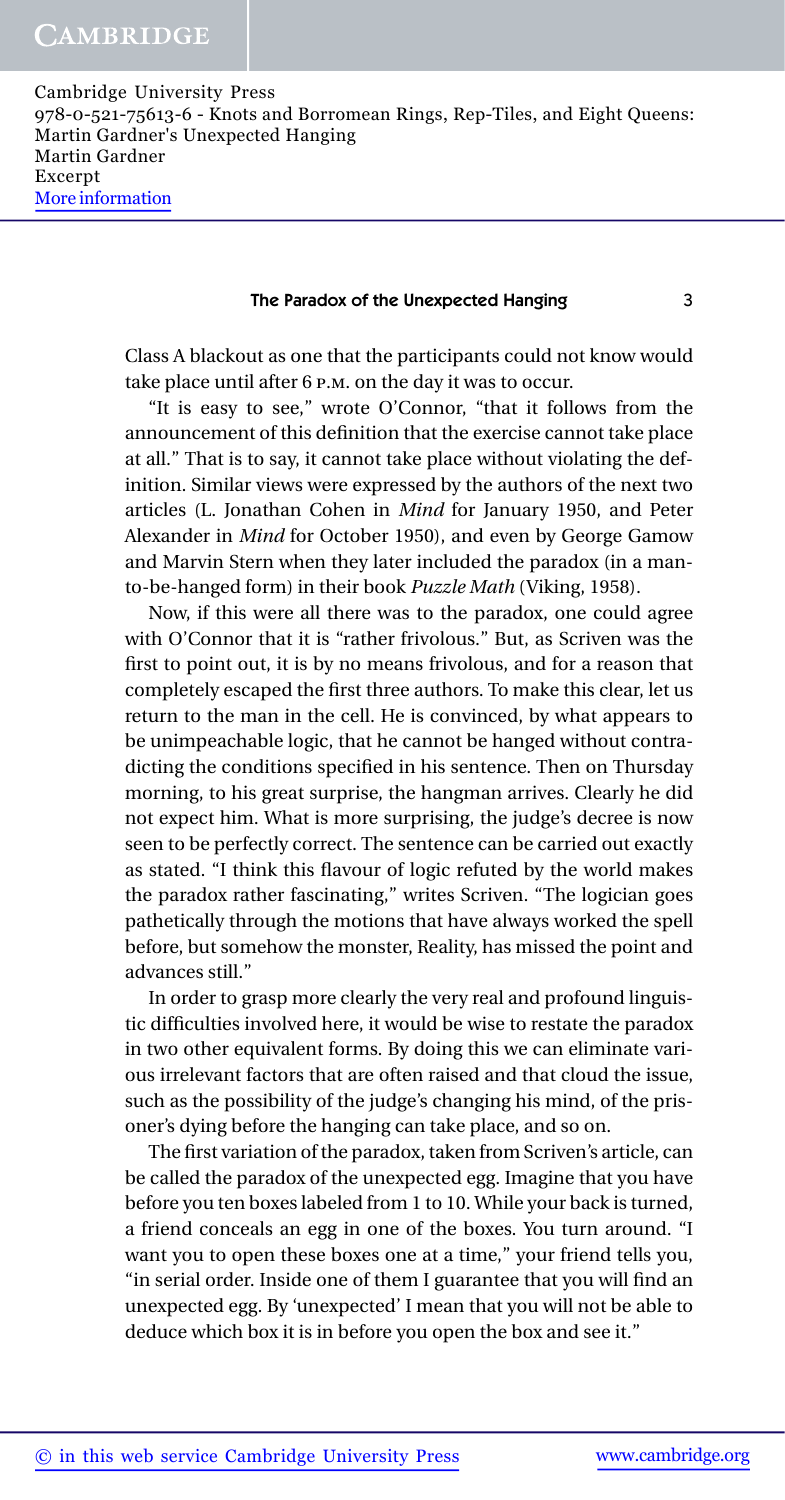

**Figure 2.** The paradox of the unexpected egg.

Assuming that your friend is absolutely trustworthy in all statements, can this prediction be fulfilled? Apparently not. Your friend obviously will not put the egg in box 10, because after you have found the first nine boxes empty you will be able to deduce with certainty that the egg is in the only remaining box. This would contradict your friend's statement. Box 10 is out. Now consider the situation that would arise if your friend were so foolish as to put the egg in box 9. You find the first eight boxes empty. Only 9 and 10 remain. The egg cannot be in box 10. Ergo it must be in 9. You open 9. Sure enough, there it is. Clearly it is an *expected* egg, and so your friend is again proved wrong. Box 9 is out. But now you have started on your inexorable slide into unreality. Box 8 can be ruled out by precisely the same logical argument, and similarly boxes 7, 6, 5, 4, 3, 2 and 1. Confident that all ten boxes are empty, you start to open them. What have we here in box 5? A totally unexpected egg! Your friend's prediction is fulfilled after all. Where did your reasoning go wrong?

To sharpen the paradox still more, we can consider it in a third form, one that can be called the paradox of the unexpected spade. Imagine that you are sitting at a card table opposite a friend who is holding all the 13 spades. After shuffling them, fanning them so you can't see the faces and dealing a single card face down on the table, your friend asks you to name slowly the 13 spades, starting with the ace and ending with the king. Each time you fail to name the card on the table your friend will say "No," and when you name the card correctly, "Yes."

"I'll wager a thousand dollars against a dime," your friend says, "that you will not be able to deduce the name of this card before I respond with 'Yes.'"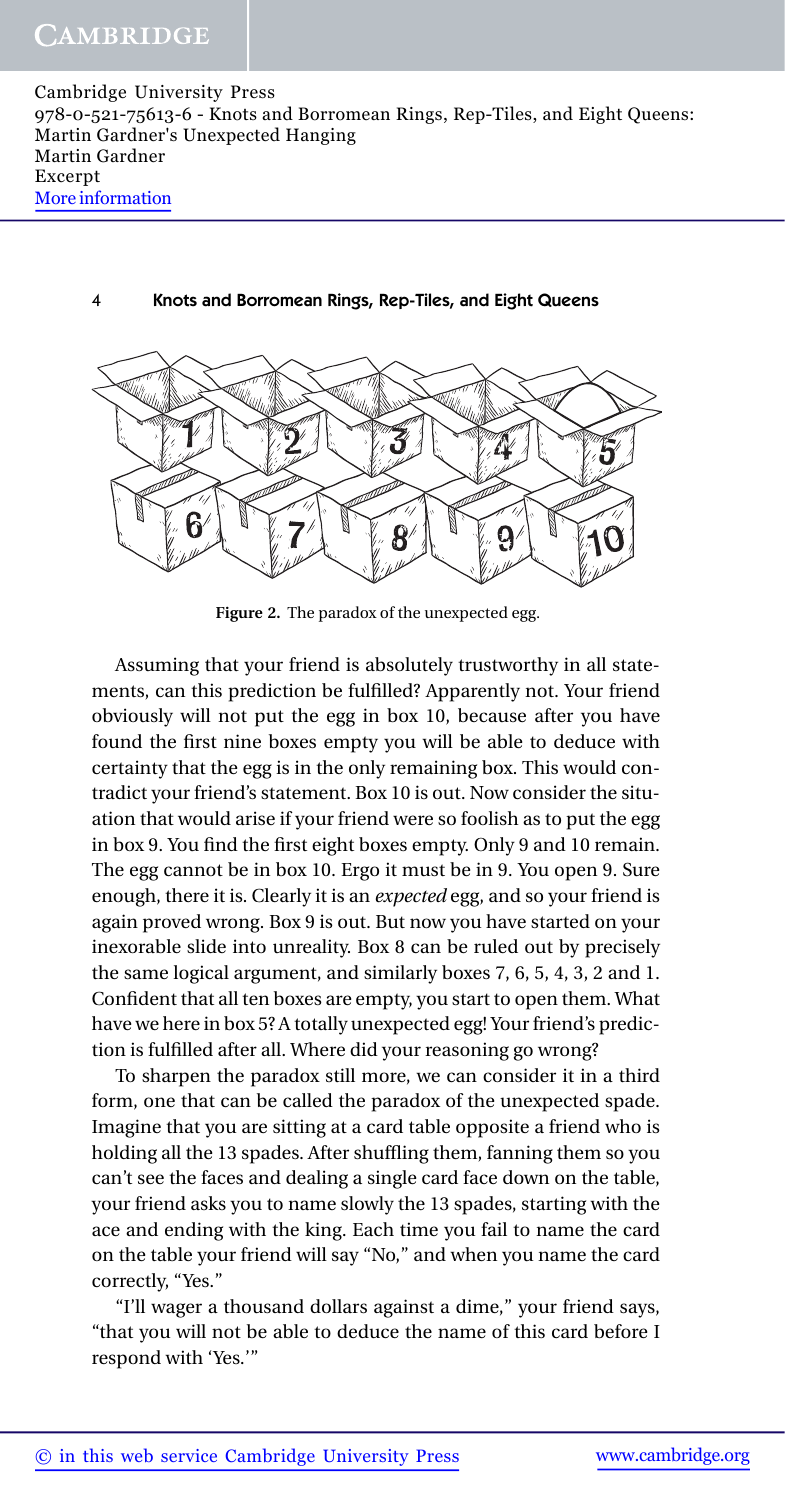

**Figure 3.** The paradox of the unexpected spade.

Assuming that your friend plans not to lose money, is it possible that the king of spades was placed on the table? Obviously not. After you have named the first 12 spades, only the king will remain. You will be able to deduce the card's identity with complete confidence. Can it be the queen? No, because after you have named the jack only the king and queen remain. It cannot be the king, so it must be the queen. Again, your correct deduction would win you \$1,000. The same reasoning rules out all the remaining cards. Regardless of what card it is, you should be able to deduce its name in advance. The logic seems airtight. Yet it is equally obvious, as you stare at the back of the card, that you have not the foggiest notion which spade it is!

Even if the paradox is simplified by reducing it to two days, two boxes, two cards, something highly peculiar continues to trouble the situation. Suppose your friend holds only the ace and deuce of spades. It is true that you will be able to collect your bet if the card is the deuce. Once you have named the ace and it has been eliminated you will be able to say: "I deduce that it's the deuce." This deduction rests, of course, on the truth of the statement "The card before me is either the ace or the deuce of spaces." (It is assumed by everybody, in all three paradoxes, that the man *will* be hanged, that there *is* an egg in a box, that the cards *are* the cards designated.) This is as strong a deduction as mortal man can ever make about a fact of nature. You have, therefore, the strongest possible claim to the \$1,000.

Suppose, however, your friend puts down the ace of spades. Cannot you deduce at the outset that the card is the ace? Surely your friend would not risk \$1,000 by putting down the deuce. Therefore it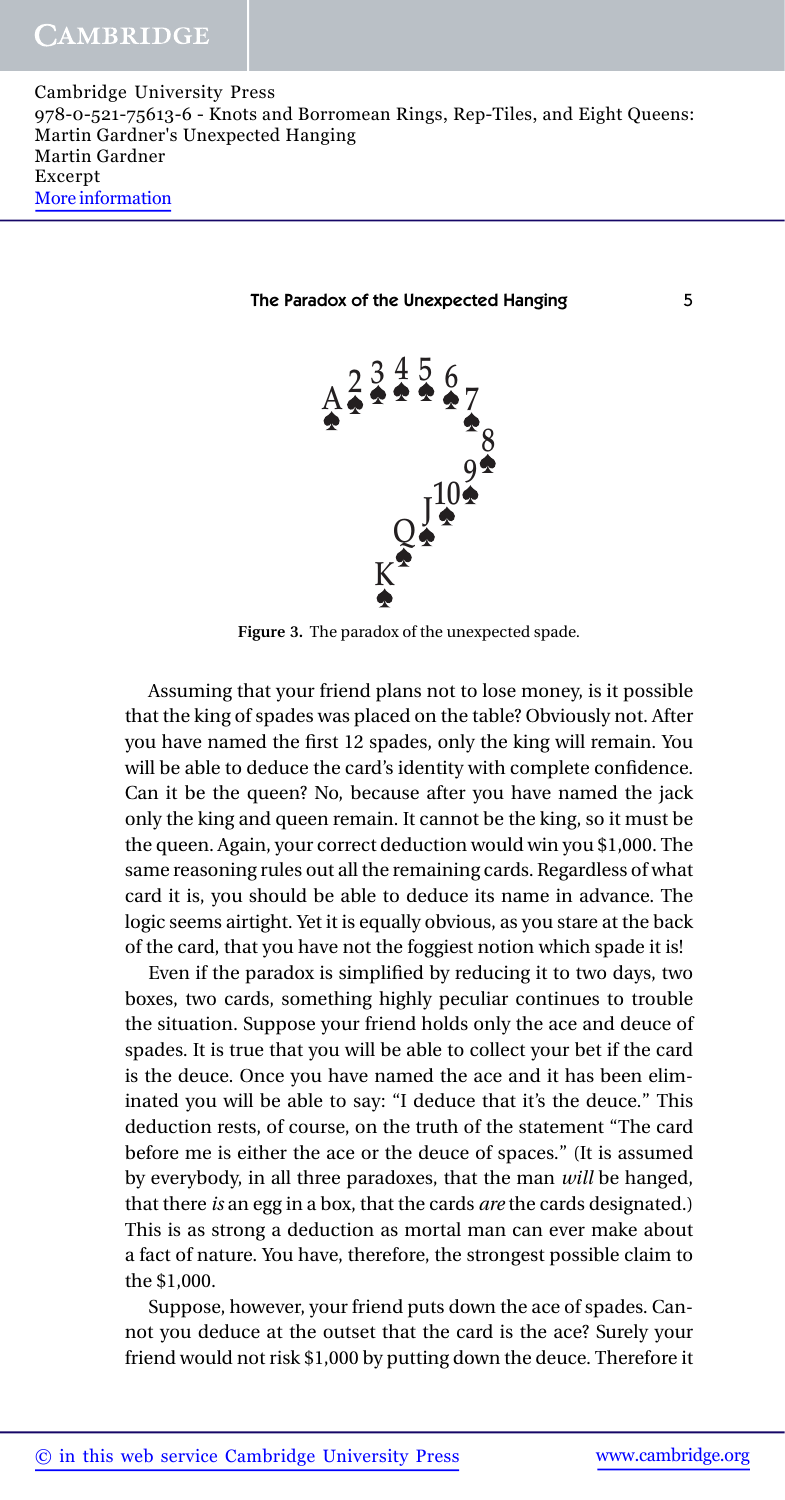*must* be the ace. You state your conviction that it is. Your friend says "Yes." Can you legitimately claim to have won the bet?

Curiously, you cannot, and here we touch on the heart of the mystery. Your previous deduction rested only on the premise that the card was either the ace or the deuce. The card is not the ace; therefore it is the deuce. But now your deduction rests on the same premise as before plus an additional one, namely on the assumption that your friend spoke truly; to say the same thing in pragmatic terms, on the assumption that your friend will do everything possible to avoid paying you \$1,000. But if it is possible for you to deduce that the card is the ace, your friend will lose money just as surely as if it were the deuce. Since your friend loses it either way, there is no rational basis for picking one card rather than the other. Once you realize this, your deduction that the card is the ace takes on an extremely shaky character. It is true that you would be wise to bet that it is the ace, because it probably is, but to win the bet you have to do more than that: you have to prove that you have deduced the card with iron logic. This you cannot do.

You are, in fact, caught up in a vicious circle of contradictions. First you assume that your friend's prediction will be fulfilled. On this basis you deduce that the card on the table is the ace. But if it is the ace, the prediction is falsified. If the prediction cannot be trusted, you are left without a rational basis for deducing the name of the card. And if you cannot deduce the name of the card, the prediction will certainly be confirmed. Now you are right back where you started. The whole circle begins again. In this respect the situation is analogous to the vicious circularity involved in a famous card paradox first proposed by the English mathematician P. E. B. Jourdain in 1913 (see Figure 4). Since this sort of reasoning gets you no further than a dog gets in chasing its tail, you have no logical way of determining the name of the card on the table. Of course, you may *guess* correctly. Knowing your friend, you may decide that it is highly probable that the card is the ace. But no self-respecting logician would agree that you have "deduced" the card with anything close to the logical certitude involved when you deduced that it was the deuce.

The flimsiness of your reasoning is perhaps seen more clearly if you return to the 10 boxes. At the start you "deduce" that the egg is in box 1, but box 1 is empty. You then "deduce" it to be in box 2, but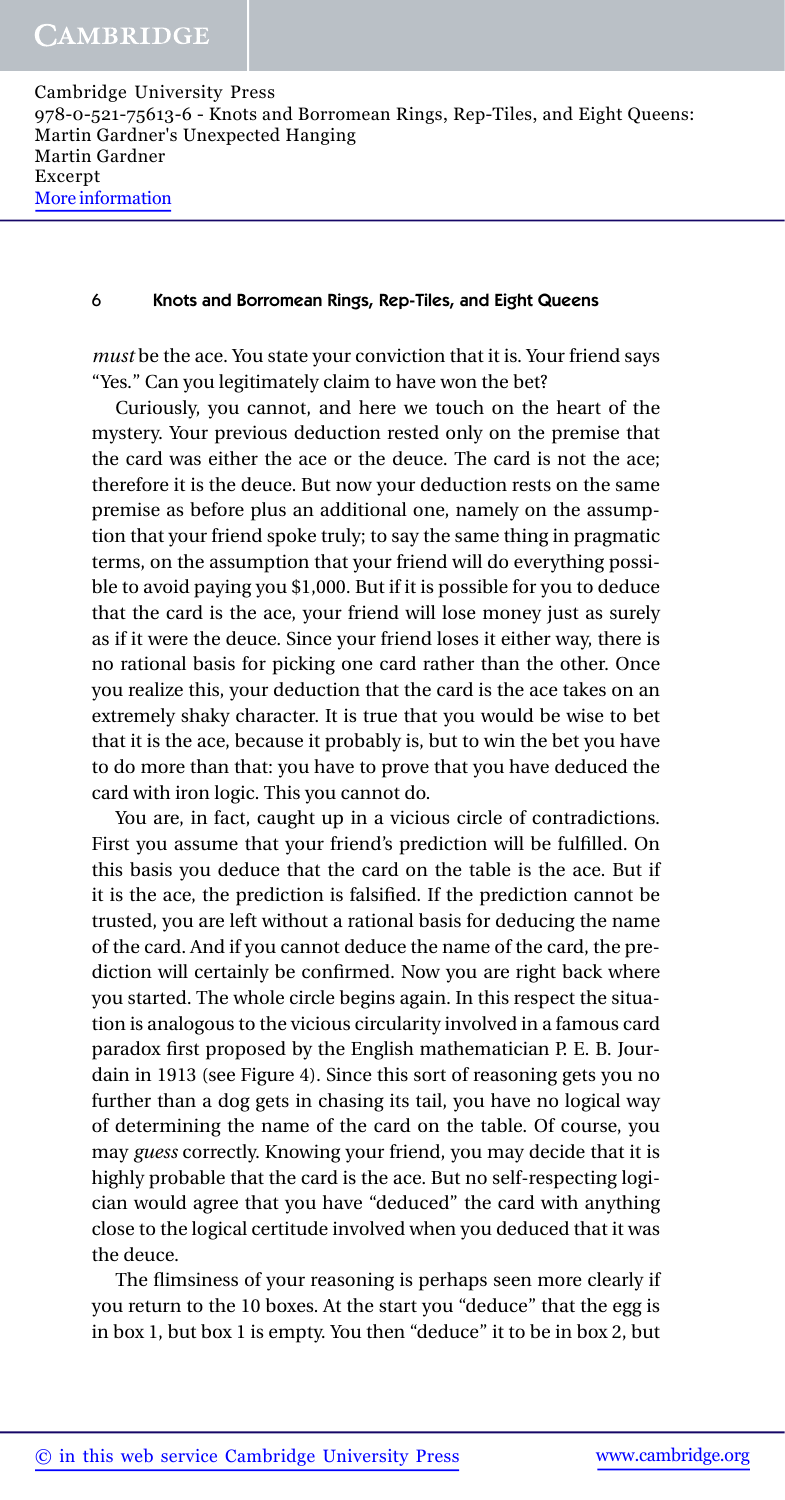THE SENTENCE ON THE OTHER SIDE OF THIS CARD IS TRUE

THE SENTENCE ON THE OTHER SIDE OF THIS CARD IS FALSE

**Figure 4.** P. E. B. Jourdain's card paradox.

box 2 is empty also. Then you "deduce" box 3, and so on. (It is almost as if the egg, just before you look into each box in which you are positive it must be, were cleverly transported by secret trap doors to a box with a higher number!) Finally you find the "expected" egg in box 8. Can you maintain that the egg is truly "expected" in the sense that your deduction is above reproach? Obviously you cannot, because your seven previous "deductions" were based on exactly the same line of reasoning, and each proved to be false. The plain fact is that the egg can be in any box, *including the last one.*

Even after having opened nine empty boxes, the question of whether you can "deduce" that there is an egg in the last box has no unambiguous answer. If you accept only the premise that one of the boxes contains an egg, then of course an egg in box 10 can be deduced. In that case, it is an expected egg and the assertion that it would not be is proved false. If you also assume that your friend spoke truly when he said the egg would be unexpected, then nothing can be deduced, for the first premise leads to an expected egg in box 10 and the second to an unexpected egg. Since nothing can be deduced, an egg in box 10 will be unexpected and both premises will be vindicated, but this vindication cannot come until the last box is opened and an egg is found there.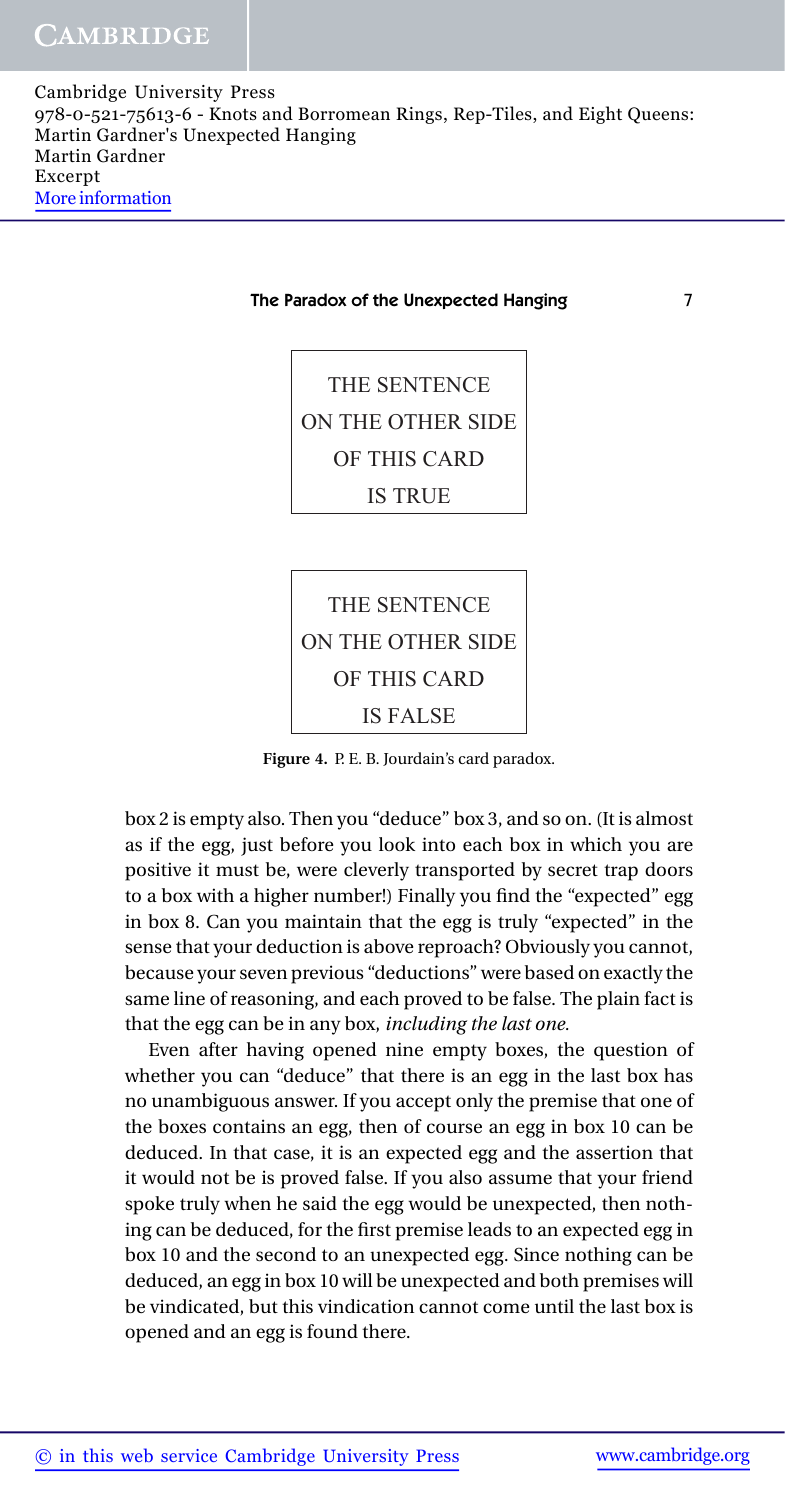# 8 Knots and Borromean Rings, Rep-Tiles, and Eight Queens

We can sum up this resolution of the paradox, in its hanging form, as follows. The judge speaks truly and the condemned man reasons falsely. The very first step in his chain of reasoning – that he cannot be hanged on the last day – is faulty. Even on the evening of the nextto-last day, as explained in the previous paragraph with reference to the egg in the last box – he has no basis for a deduction. This is the main point of Quine's 1953 paper. In Quine's closing words, the condemned man should reason: "We must distinguish four cases: first, that I shall be hanged tomorrow noon and I know it now (but I do not); second, that I shall be unhanged tomorrow noon and know it now (but I do not); third, that I shall be unhanged tomorrow noon and do not know it now; and fourth, that I shall be hanged tomorrow noon and do not know it now. The latter two alternatives are the open possibilities, and the last of all would fulfill the decree. Rather than charging the judge with self-contradiction, therefore, let me suspend judgment and hope for the best."

The Scottish mathematician Thomas H. O'Beirne, in an article with the somewhat paradoxical title "Can the Unexpected *Never* Happen?" (*The New Scientist*, May 25, 1961), has given what seems to me an excellent analysis of this paradox. As O'Beirne makes clear, the key to resolving the paradox lies in recognizing that a statement about a future event can be known to be a true prediction by one person but not known to be true by another until after the event. It is easy to think of simple examples. Someone hands you a box and says: "Open it and you will find an egg inside." *He* knows that his prediction is sound, but *you* do not know it until you open the box.

The same is true in the paradox. The judge, the man who puts the egg in the box, the friend with the 13 spades – each knows that his prediction is sound. But the prediction cannot be used to support a chain of arguments that results eventually in discrediting the prediction itself. It is this roundabout self-reference that, like the sentence on the face of Jourdain's card, tosses the monkey wrench into all attempts to prove the prediction unsound.

We can reduce the paradox to its essence by taking a cue from Scriven. Suppose a man says to his wife: "My dear, I'm going to surprise you on your birthday tomorrow by giving you a completely unexpected gift. You have no way of guessing what it is. It is that gold bracelet you saw last week in Tiffany's window."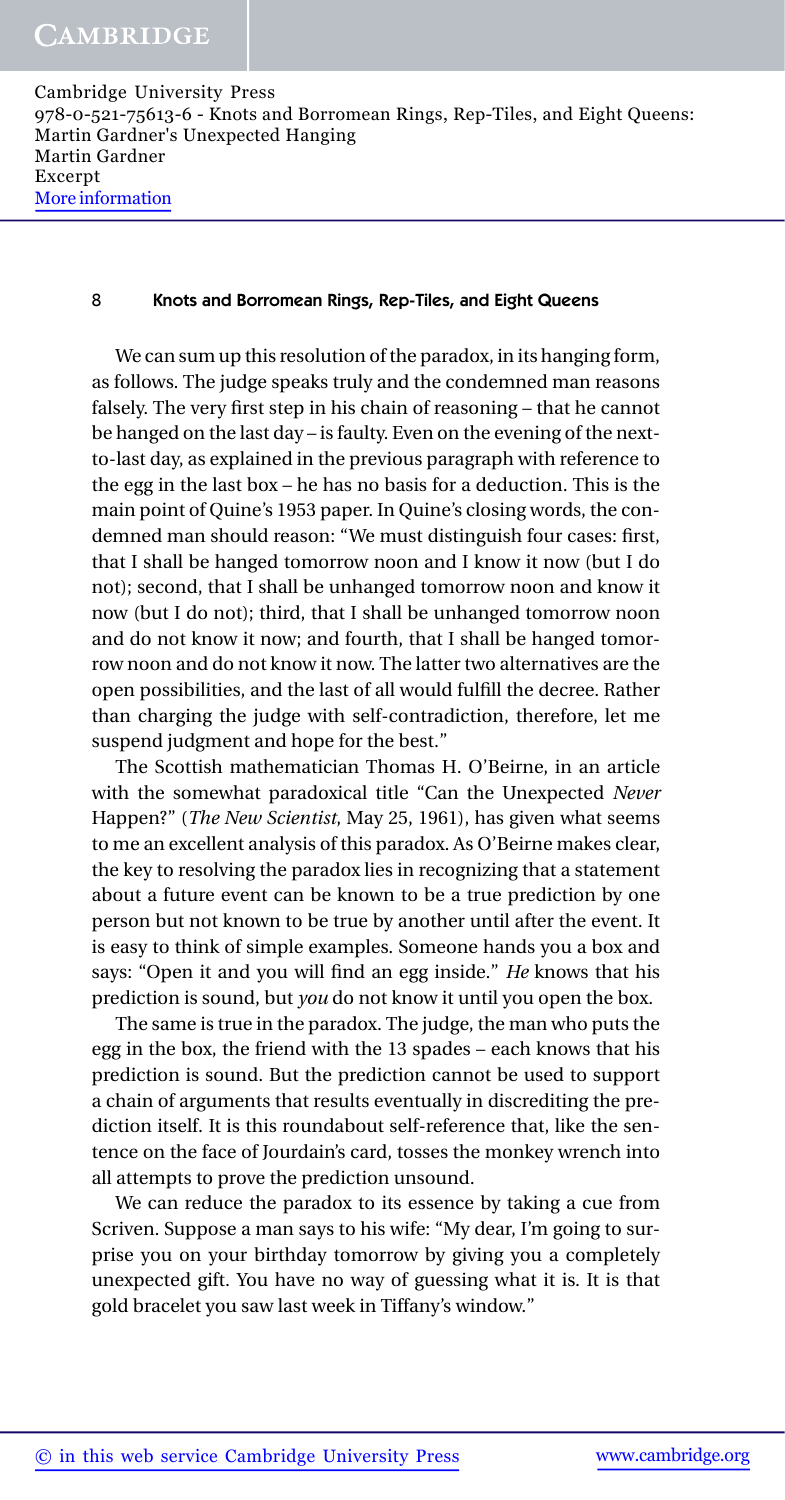What is the poor wife to make of this? She knows her husband to be truthful. He always keeps his promises. But if he does give her the gold bracelet, it will not be a surprise. This would falsify his prediction. And if his prediction is unsound, what *can* she deduce? Perhaps he will keep his word about giving her the bracelet but violate his word that the gift will be unexpected. On the other hand, he may keep his word about the surprise but violate it about the bracelet and give her instead, say, a new vacuum cleaner. Because of the self-refuting character of her husband's statement, she has no rational basis for choosing between these alternatives; therefore she has no rational basis for expecting the gold bracelet. It is easy to guess what happens. On her birthday she is surprised to receive a logically unexpected bracelet.

*He* knew all along that he could and would keep his word. *She* could not know this until after the event. A statement that yesterday appeared to be nonsense, that plunged her into an endless whirlpool of logical contradictions, has today suddenly been made perfectly true and noncontradictory by the appearance of the gold bracelet. Here in the starkest possible form is the queer verbal magic that gives to all the paradoxes we have discussed their bewildering, head-splitting charm.

#### **ADDENDUM**

A great many trenchant and sometimes bewildering letters were received from readers offering their views on how the paradox of the unexpected hanging could be resolved. Several went on to expand their views in articles that are listed in the bibliography for this chapter. (Ordinarily I give only a few select references for each chapter, but in this case it seemed that many readers would welcome as complete a listing as possible.)

Lennart Ekbom, who teaches mathematics at Östermalms College, in Stockholm, pinned down what may be the origin of the paradox. In 1943 or 1944, he wrote, the Swedish Broadcasting Company announced that a civil-defense exercise would be held the following week, and to test the efficiency of civil-defense units, no one would be able to predict, even on the morning of the day of the exercise,